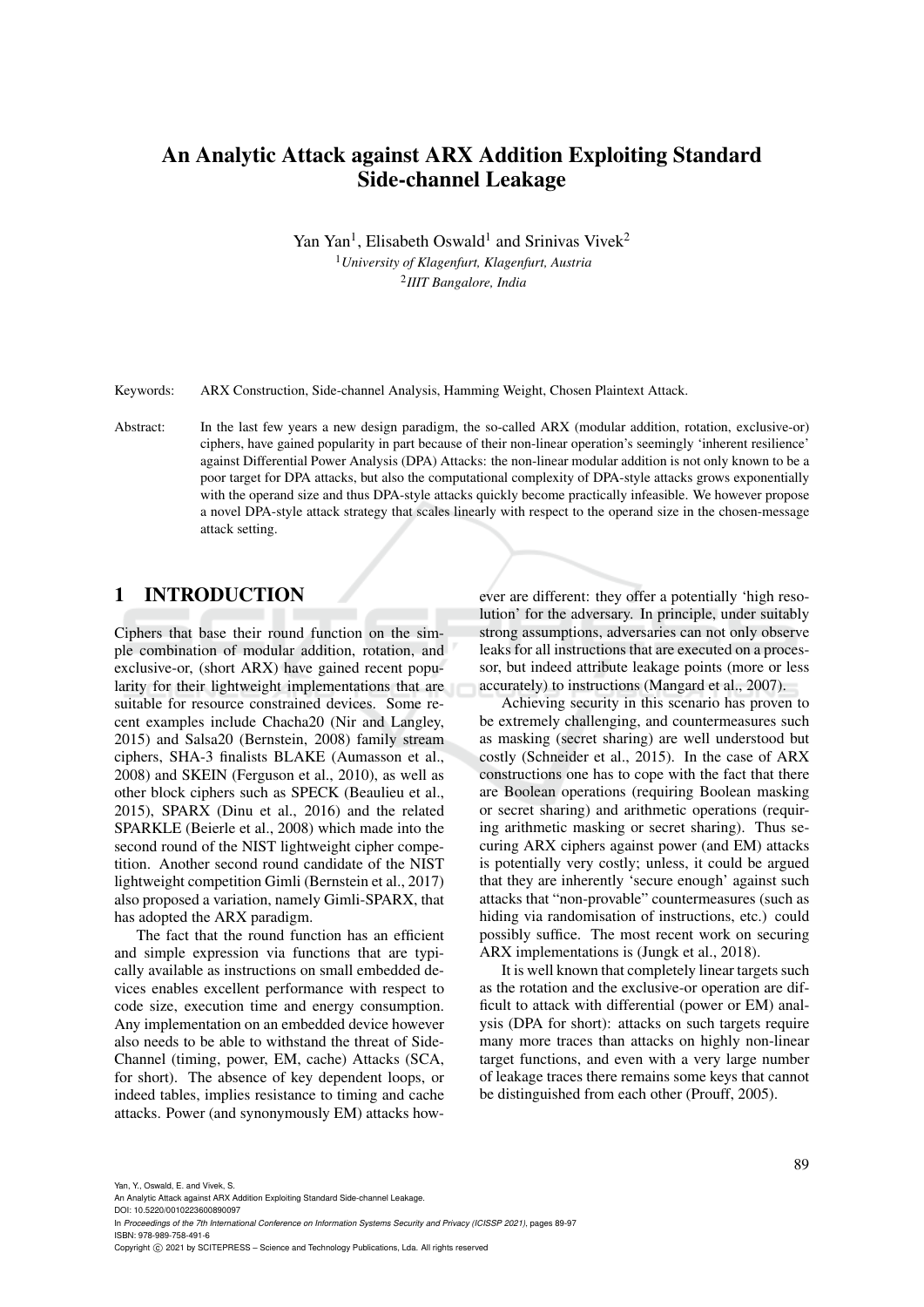## 1.1 Background and Related Work on SCA on ARX Ciphers

The idea of combining addition modulo 2*<sup>n</sup>* , exclusiveor, and rotation as a round function, has been suggested as early as 1987 in the block cipher FEAL (Shimizu and Miyaguchi, 1988). Since NIST kickstarted its lightweight cryptography project in 2015, the interest in ARX constructions has received renewed interest. The ciphers SIMON and SPECK (Beaulieu et al., 2015), which were submitted to the first of the two workshops hosted by NIST, gained a considerable amount of interest from within the crypto community. In 2016 the SPARX family of ciphers was introduced (Dinu et al., 2016).

The appeal of the ARX construction is primarily in the fact that when choosing *n* equal to the word size of a processor, software implementations gain considerable speedups. Furthermore, because the non-linear component is given by the addition modulo  $2^n$ , it does not need to be encoded as a table lookup which significantly reduces the memory usage. The absence of lookup tables is also perceived as a distinctive advantage when the threats of various side channel attacks are considered (Biryukov et al., 2016; Biryukov and Perrin, 2017; Dinu et al., 2016). The absence of cache also implies that the instructions are always performed in a constant time and thus there is unlikely any key dependent leakage exploitable in the execution time (Dinu et al., 2016). Being free from the tables also significantly reduces the number of memory accesses as these instructions have shown to be the most exploitable targets in power analysis attacks (Biryukov et al., 2016).

However, it has been shown in (Yan and Oswald, 2019) that naïve implementations of ARX ciphers may still leave vulnerabilities easily exploitable. In (Yan and Oswald, 2019), the authors simply attempted straightforward correlation power analysis attacks on the reference implementation of the SPARX cipher (Dinu et al., 2016) on some real platforms, and found that the key was efficiently recovered exploiting the leakage amplified by consecutive XOR and shifting instructions.

Nevertheless, for the modular addition in ARX-Boxes, the authors of (Yan and Oswald, 2019) reported unsuccessful attacks targeting the addition instruction which coincide with the previous results reported by (Biryukov et al., 2016) and that align with (Yan and Oswald, 2019; Zohner et al., 2012; Dinu et al., 2016): their argument is that the weak nonlinearity of modular addition leaves a relatively lower margin in distinguishing the keys comparing to a typical S-Box instruction.

To date, the Butterfly attack (Zohner et al., 2012) remains the most effective result in attacking modular addition. This attack demonstrated that it is possible to improve on straightforward DPA-style attacks when targeting modular additions by testing pairs of correlations induced by the symmetrical structure of modular additions. However Butterfly attacks are constrained by the fact that knowledge of one adder is required which does not hold for some ARX ciphers such as SPECK (Beaulieu et al., 2015) and SPARX (Dinu et al., 2016).

#### 1.2 Our Contribution

In this paper we propose a novel attack strategy against the modular addition in ARX-Boxes. Our method, in comparison to previous work, requires no knowledge of the adders and thus is more generally applicable on targets where a Butterfly attack is not an option, such as SPECK (Beaulieu et al., 2015) and SPARX (Dinu et al., 2016).

Our method requires to obtain the leakage from the result of the modular addition only, which we need to be a bit-linear function (e.g. Hamming Weight, or weighted Hamming weight with positive weights of similar magnitude). We only need to be able to observe if the leakage increases, decreases, or remains the same upon a single-bit flip in the plaintext. Based on this information, we show how to reconstruct the adder output. With the adder output, and based on a further related plaintext, we then show how to reconstruct the secret key.

We consider our novel methodology of independent theoretical interest as we leverage minimal side channel leakage to perform a cryptanalytic-style analysis for ARX constructions.

#### 1.3 Organisation of the Paper

In Section 2 we formalise our attack on ARX-Boxes as the (Noisy) Hidden Adder Problem, (N)HAP, and propose its sub-problem the (Noisy) Hidden Sum Problem, (N)HSP. In Section 3 we explain how HSP can be solved, then use the solution to solve HAP in Section 4 thus providing a full key recovery attack given ideal leakage. Section 5 completes the attack by adapting the attack to noisy leakage. We present simulation results in Section 5.1 and also discuss practical considerations.

### 1.4 Notation

In this work we frequently use both the integer and the binary representation of operands. The notation [*x*]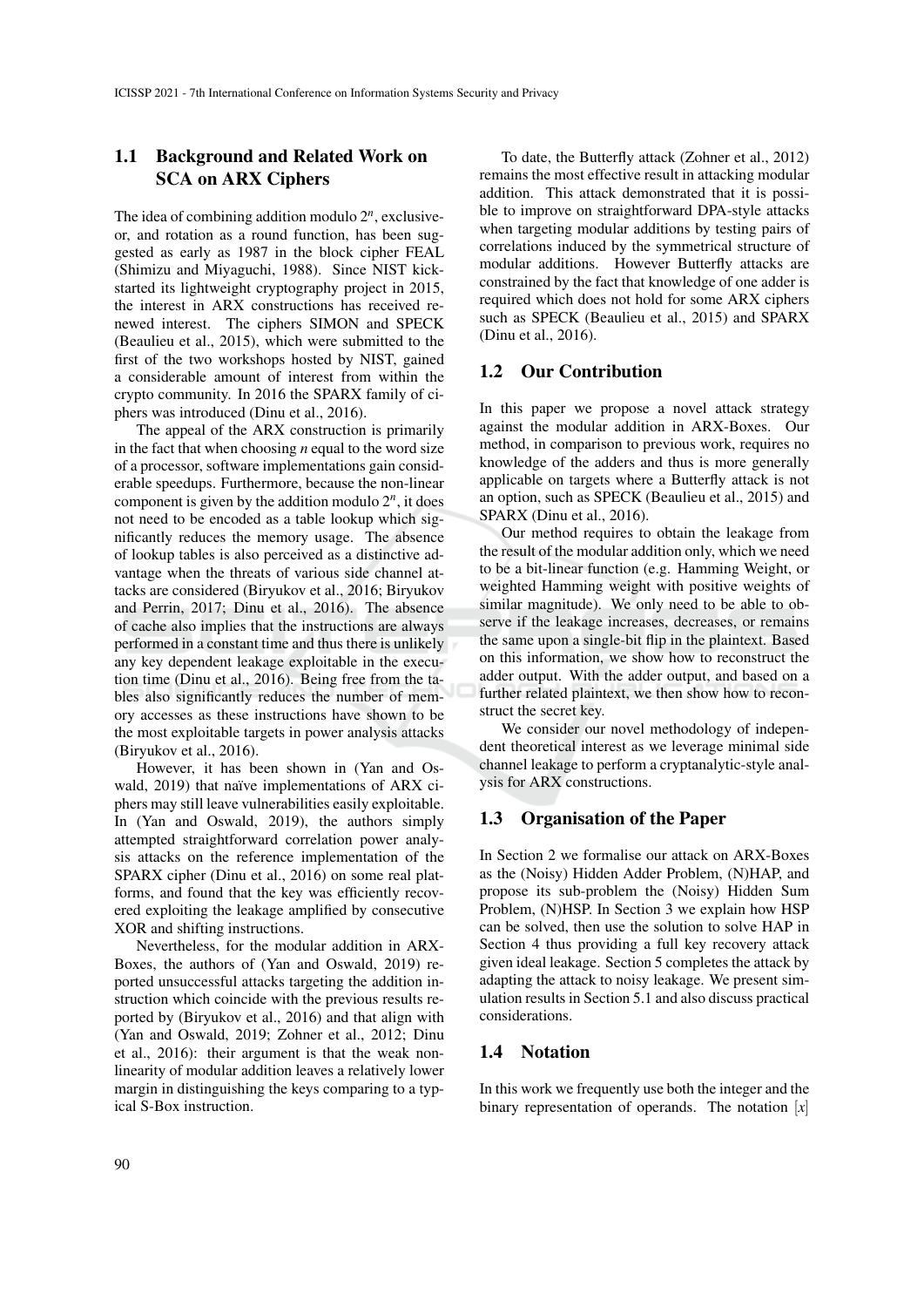indicates the binary representation of a non-negative integer *x*:

$$
x = [x]_{n-1}[x]_{n-2}...[x]_1[x]_0 = \sum_{i=0}^{n-1} 2^i [x]_i,
$$

hence  $[x]_i$  denotes the *i*-th bit of  $[x]$ . The notation  $[x][y]$ implies the concatenation of two bit strings [*x*] and [*y*]. The notation  $[x]^k$  denotes *k* times repetition of [*x*]. Specifically,  $[*]^k$  denotes an arbitrary *k*-bit string.

In this paper we assume that all integers are drawn from  $\mathbb{Z}_{2^n}$ , where  $n \in \mathbb{N}^+$ . The  $\boxplus$  denotes modular addition over  $\mathbb{Z}_{2^n}$ .  $HW(x)$  denotes the Hamming weight of [x]. For a *n*-bit integer *x*,  $\tilde{x}$  refers to the (one's) complement of *x*, where all the bits are flipped. That is,

$$
\widetilde{x} = x \oplus (2^n - 1).
$$

 $\tilde{x} = x \oplus (2^n - 1)$ .<br>We often require to be able to change the value of a single bit to its complement (i.e. we flip a bit, but leave all other bits unchanged). For this purpose we define the flip function  $\mathcal{F}_i(x)$  which returns *x* with the *i*-th bit flipped:

$$
\mathcal{F}_i(x) = x \oplus 2^i.
$$

### 2 PROBLEM DESCRIPTION

In this work we explore alternative SCA strategies when targeting the modular addition in a more general setting as described by the generalised ARX-Box in (Yan and Oswald, 2019):

$$
s(x, y) := (x \oplus \alpha) \boxplus (y \oplus \beta), \tag{1}
$$

where  $(x, y)$  are some known input values and  $(\alpha, \beta)$ are the unknown sub-keys. All  $x, y, \alpha, \beta$  and  $s(x, y)$  are *n*-bit variables. We further assume an adversary who is able to choose input pairs  $(x, y)$ , and observe the (noisy) leakage of  $s(x, y)$ . For simplicity we assume that the (noisy) leakage is the Hamming weight with Gaussian noise, which is the most commonly considered leakage model in side-channel literature:

$$
\mathcal{L}(x, y) = HW(s(x, y)) + e = HW((x \oplus \alpha) \boxplus (y \oplus \beta)) + e,
$$
  
where the Gaussian noise  $e \sim \mathcal{N}(0, \sigma^2)$ . We note that  
our statements also hold for a more general bit-linear

our statements also hold for a more general bit-linear model assuming that all coefficients have the same sign.

The goal of the adversary is to recover the subkeys (α,β) given a set of chosen inputs (*x*, *y*) and their associated leakage  $L(x, y)$ . Later in Section 5 we explain that how the chosen inputs requirement can be relaxed in different settings.

We model our attack that exploits ideal and noisy leakage as the Hidden Adder Problem (HAP) and Noisy Hidden Adder Problem (NHAP), respectively, as formalised in Definition 1 and Definition 2.

#### 2.1 Outline of Our Attack

In a nutshell, there are two steps in our attack strategy. The first step is to recover the sum  $s(x, y)$  from the leakage. From there, we then recover the subkeys (α,β) by solving equations involving *x*, *y* and *s*(*x*, *y*). We begin by explaining how the attack works in an ideal world where the adversary observes ideal leakage without the Gaussian noise *e*, and then we show how such solution can be adapted to realistic noisy leakage by using statistical methods. To this end, we define the following problems:

Definition 1 (Hidden Adder Problem (HAP)). *Let*  $(\alpha, \beta)$  *be randomly chosen from*  $\mathbb{Z}_{2^n} \times \mathbb{Z}_{2^n}$ *. The adversary chooses as many pairs*  $x, y \in \mathbb{Z}_{2^n}$  *and obtains leakage of the form HW* $(s(x, y)) = HW((x \oplus \alpha) \boxplus (y \oplus$ β)) *for each pair. The adversary must then recover* (α,β)*.*

Definition 2 (Noisy Hidden Adder Problem (NHAP)). *Let* (α,β) *be randomly chosen from*  $\mathbb{Z}_{2^n}\times \mathbb{Z}_{2^n}$ . The adversary chooses as many pairs  $x, y \in \mathbb{Z}_{2^n}$  *and obtains leakage of the form*  $L_{\alpha, \beta}(x, y) =$  $HW(s(x, y)) + e = HW((x \oplus \alpha) \boxplus (y \oplus \beta)) + e$  where  $e \sim \mathcal{N}(0,\sigma^2)$ . The adversary must then recover (α,β)*.*

Note that HAP (and so is NHAP) reflects the ultimate goal of the adversary to reveal the subkeys  $(\alpha, \beta)$ . To explain our attack, we further define two sub-problems of HAP and NHAP called Hidden Sum Problem (HSP) and Noisy Hidden Sum Problem (NHSP):

Definition 3 (Hidden Sum Problem (HSP)). *Let*  $(\alpha, \beta)$  *be randomly chosen from*  $\mathbb{Z}_{2^n} \times \mathbb{Z}_{2^n}$ *. The adversary chooses as many pairs*  $x, y \in \mathbb{Z}_{2^n}$  *and obtains leakage of the form HW* $(s(x, y)) = HW((x \oplus \alpha) \boxplus (y \oplus$ β)) *for each pair. The adversary must then recover s*(*x*, *y*)*.*

Definition 4 (Noisy Hidden Sum Problem (NHSP)). Let  $(\alpha, \beta)$  be randomly chosen from  $\mathbb{Z}_{2^n} \times \mathbb{Z}_{2^n}$ . *The adversary chooses pairs*  $x, y \in \mathbb{Z}_{2^n}$  *and obtains leakage of the form*  $L_{\alpha,\beta}(x,y) = HW(s(x,y)) + e$  =  $HW((x \oplus \alpha) \boxplus (y \oplus \beta)) + e$  where  $e \sim \mathcal{N}(0, \sigma^2)$ *. The adversary must then recover s*(*x*, *y*)*.*

The adversaries in the problems HSP and NHSP are given exactly the same form of leakage as the adder problems (HAP and NHAP). Only their goals are changed to recover the sum  $s(x, y)$  in the sum problems rather than the sub-keys in the adder problems.

In this paper, we always consider the general case where  $n \geq 2$ . For the special case where  $n = 1$ , we have

$$
HW(s(x, y)) = s(x, y) = x \oplus \alpha \oplus y \oplus \beta
$$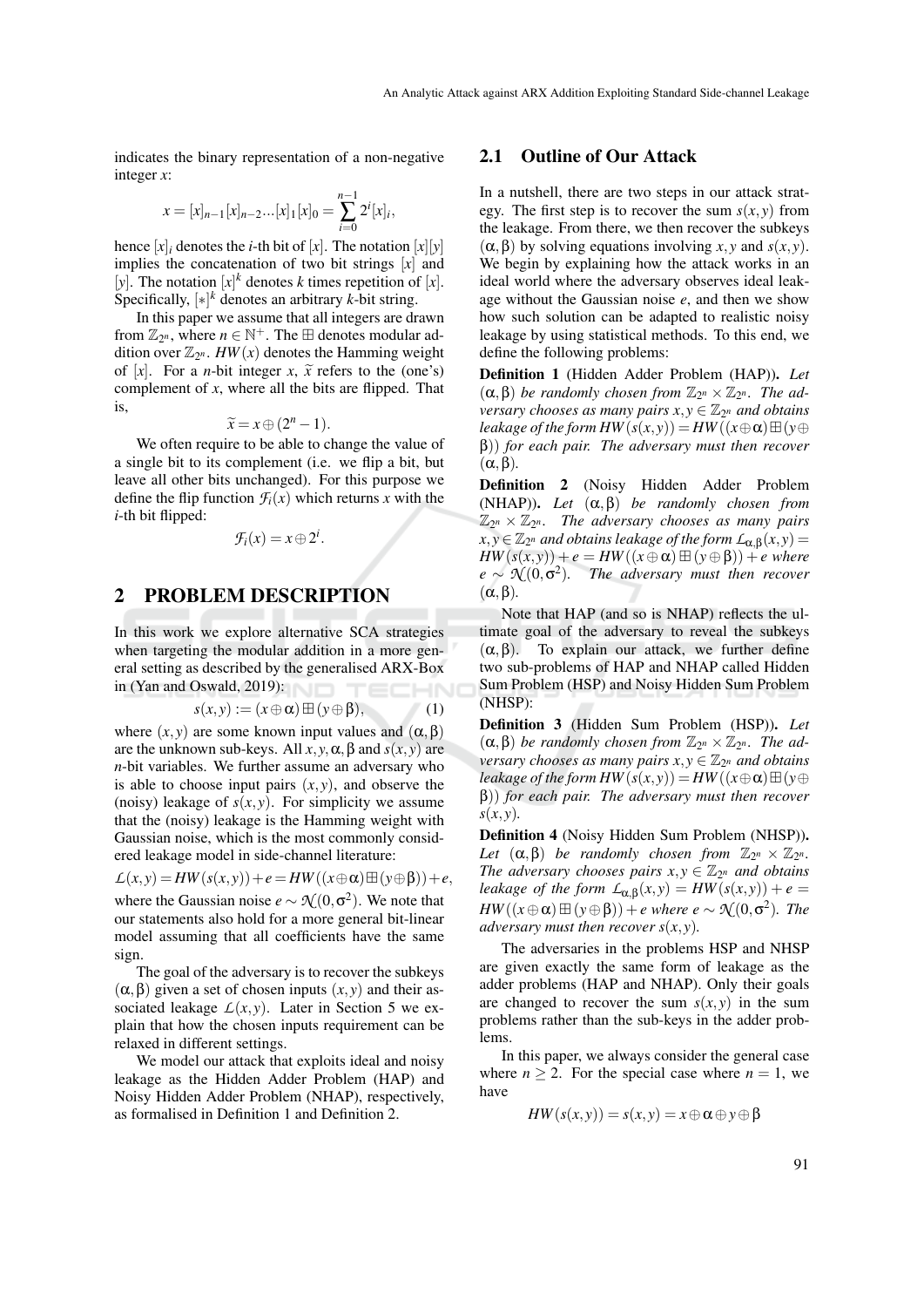which immediately gives  $\alpha \oplus \beta$  given  $HW(s(x, y))$ , *x* and *y*. It should also be noted that as shown in (Yan and Oswald, 2019), any side-channel attack targeting the modular addition of the generalised ARX-Box will yield at least two pairs of the subkeys. Consequently, as we will see later in Section 4, all the above problems have at least two pairs of solutions in  $(α, β)$ .

## 3 SOLVING THE HIDDEN SUM PROBLEM

Our solution to the HSP recovers  $s(x, y)$  one bit at a time. Starting from the MSB down to the LSB, we flip each bit of *x* and observe the resulting differences in the Hamming weight leakage. In the end we recover all bits of the hidden sum  $s(x, y)$ . We abbreviate  $s :=$  $s(x, y)$  and  $s'_i := s(f_i(x), y)$ , which are the sum, and the sum with  $[x]$ *i* flipped, respectively.

Since flipping  $[x]_i$  also flips the bit  $[x \oplus \alpha]_i$ , this effectively changes the sum by  $\pm 2^i$  due to commutativity of addition. In the following sections we explain how to exploit this property of  $s(x, y)$  to solve HSP.

Define  $\Delta s_y(|x|)$  to be the difference in  $s(x, y)$  induced by flipping  $[x]_i$ . We have:

$$
\Delta s_{\mathcal{Y}}([x]_i) \equiv s(\mathcal{F}_i(x), y) - s(x, y) \equiv \pm 2^i \pmod{2^n}.
$$
\n(2)

Equivalently,

$$
\blacksquare = \blacksquare = s(\mathcal{F}_i(x), y) = s(x, y) \pm 2^i.
$$

### 3.1 Recovering the MSB

In this section we give a solution that recovers the MSB of *s*, which is the base case for our algorithm.

Note that the MSB of *s* can be reduced to XORing the carry bit *c* from the sum of the lower-order bits, and the MSBs of  $x \oplus \alpha$  and  $y \oplus \beta$ . Because flipping [*x*]*n*−<sup>1</sup> flips [*x* ⊕ α]*n*−<sup>1</sup> and thus [*s*]*n*−1, the adversary can determine that  $[s]_{n-1} = 0$  if the Hamming weight increases (from 0 to 1) and vice versa.

Lemma 1. *Given x, y, Hamming weights of the sums*  $s(x, y)$  *and*  $s(\mathcal{F}_{n-1}(x), y)$ *, the MSB of the sum s is:* 

$$
[s]_{n-1} = \begin{cases} 0 & \text{if} \quad HW(s'_{n-1}) - HW(s) > 0, \\ 1 & \text{if} \quad HW(s'_{n-1}) - HW(s) < 0. \end{cases}
$$

*Proof.* We can write *HW*(*s*) as:

$$
HW(s) = HW([s]_{n-1}) + HW([s]_{n-2}[s]_{n-3}...[s]_1[s]_0).
$$
\n(4)

Also,

$$
s'_{n-1} \equiv \Delta s_y([x]_{n-1}) + s
$$
  
\n
$$
\equiv \Delta s_y([x]_{n-1}) + [s]_{n-1}2^{n-1} + \sum_{i=0}^{n-2} [s]_i \cdot 2^i \pmod{2^n}.
$$
\n(5)

Note that  $[s]_{n-1} \in \{0,1\}, \Delta s_y([x]_{n-1}) \in$  $\{+2^{n-1}, -2^{n-1}\}$  according to Equation (2), and  $-2^{n-1}$  mod  $2^n = +2^{n-1}$ . Equation (5) can, therefore, be categorised into four cases:

1. If 
$$
[s]_{n-1} = 0
$$
,  $\Delta s_y([x]_{n-1}) = +2^{n-1}$ , then  
\n
$$
s'_{n-1} = (+2^{n-1} + 0 \cdot 2^{n-1} + \sum_{i=0}^{n-2} [s]_i 2^i) \pmod{2^n}
$$
\n
$$
= [1] [s]_{n-2} ... [s]_1 [s]_0.
$$

2. If 
$$
[s]_{n-1} = 0
$$
,  $\Delta s_y([x]_{n-1}) = -2^{n-1}$ , then

$$
s'_{n-1} = (-2^{n-1} + 0 \cdot 2^{n-1} + \sum_{i=0}^{n-2} [s]_i 2^i) \pmod{2^n}
$$

$$
= [1][s]_{n-2}...[s]_1[s]_0.
$$

3. If 
$$
[s]_{n-1} = 1
$$
,  $\Delta s_y([x]_{n-1}) = +2^{n-1}$ , then  
\n
$$
s'_{n-1} = (+2^{n-1} + 1 \cdot 2^{n-1} + \sum_{i=0}^{n-2} [s]_i 2^i) \pmod{2^n}
$$
\n
$$
= [0][s]_{n-2}...[s]_1[s]_0.
$$

4. If 
$$
[s]_{n-1} = 1
$$
,  $\Delta s_y([x]_{n-1}) = -2^{n-1}$ , then  
\n
$$
s'_{n-1} = (-2^{n-1} + 1 \cdot 2^{n-1} + \sum_{i=0}^{n-2} [s]_i 2^i) \pmod{2^n}
$$
\n
$$
= [0][s]_{n-2}...[s]_1[s]_0.
$$

Observe that in Cases 1 and 2, where  $[s]_{n-1} = 0$ , we have

$$
s'_{n-1} = [1][s]_{n-2}...[s]_1[s]_0.
$$

Similarly, in Cases 3 and 4 where  $[s]_{n-1} = 1$ , we have

$$
s'_{n-1} = [0][s]_{n-2}...[s]_1[s]_0.
$$

Therefore, we obtain

 $(3)$ 

$$
HW(s'_{n-1}) =
$$
  
\n
$$
\begin{cases}\nHW(1) + HW([s]_{n-2}[s]_{n-3}...[s]_1[s]_0) \text{if } [s]_{n-1} = 0, \\
HW(0) + HW([s]_{n-2}[s]_{n-3}...[s]_1[s]_0) \text{if } [s]_{n-1} = 1.\n\end{cases}
$$
(6)

Denote by ∆*HWn*−<sup>1</sup> the (signed) difference in Hamming weight between *s* to  $s'_{n-1}$ . Subtracting Equation (6) by Equation (4), we have:

$$
\Delta HW_{n-1} = HW(s'_{n-1}) - HW(s)
$$
  
= 
$$
\begin{cases} HW(1) - HW(0) = +1 & \text{if } [s]_{n-1} = 0, \\ HW(0) - HW(1) = -1 & \text{if } [s]_{n-1} = 1. \end{cases}
$$
 (7)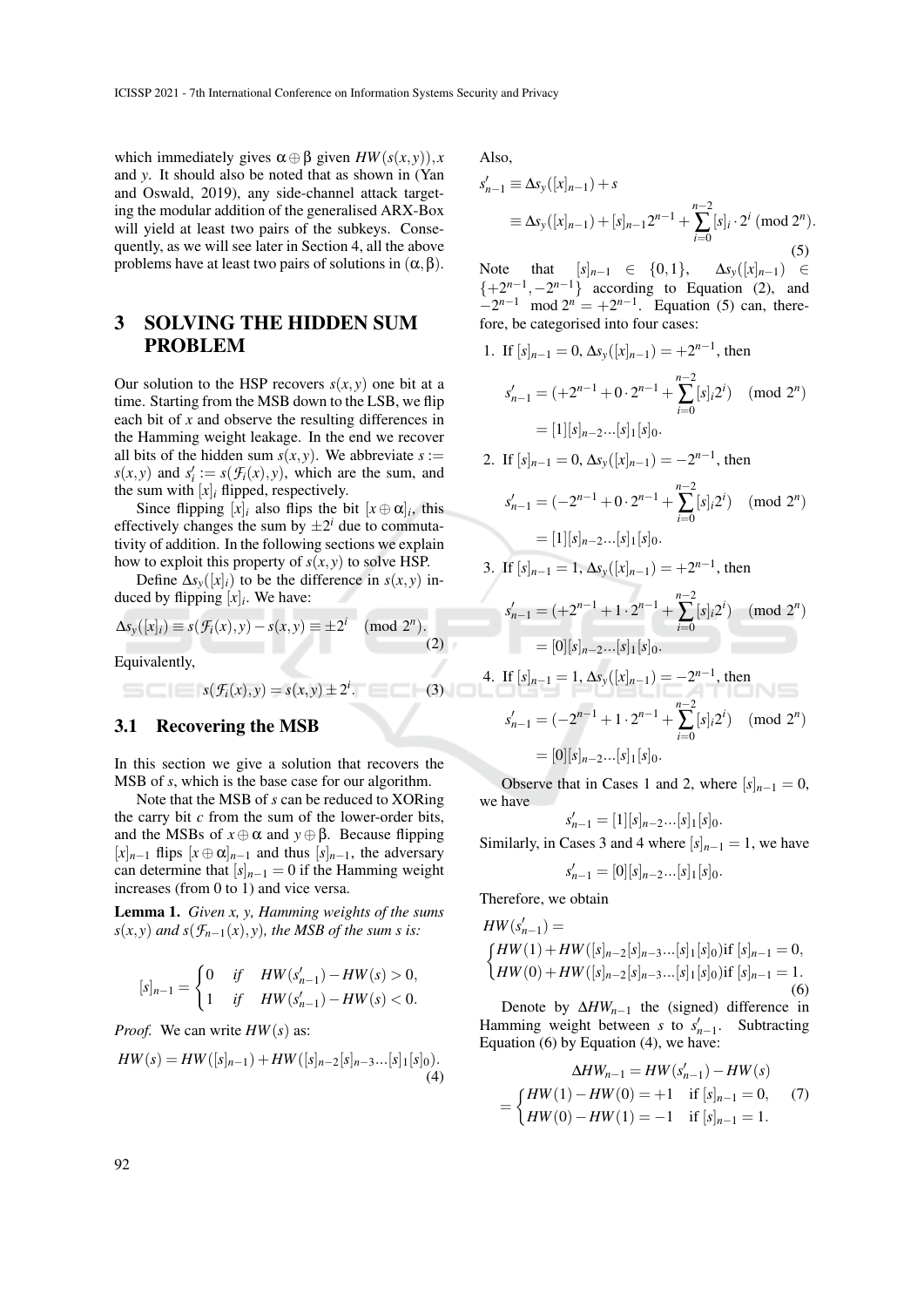Algorithm 1: Compute MSB of *s*.

function  $[s]_{n-1} = GetMsb(x, y)$  $\Delta HW = HW(s'_{n-1}) - HW(s);$ if  $\Delta HW > 0$  then return 0; else return 1; end if end function

Observing Equation (7), we can see that the sign of ∆*HWn*−<sup>1</sup> solely depends on [*s*]*n*−1. Since both  $HW(s'_{n-1})$  and  $HW(s)$  can be obtained as (ideal) leakage, we can thus recover  $[s]_{n-1}$  by computing ∆*HWn*−<sup>1</sup> and then applying Equation (7).  $\Box$ 

Algorithm 1 provides the pseudo code for recovering the MSB.

#### 3.2 Recovering the *m*-th Bit

In Section 3.1 we explained how the MSB of  $s =$  $s(x, y)$  can be recovered by the noiseless Hamming weight leakage. We now show how to recover the remaining bits.

**Lemma 2.** *Suppose we flip the bit*  $[x]_{n-m}$ *. If:* 

- $HW(s'_{n-m}) > HW(s)$ , then  $[s]_{n-m} = 0$ ,
- *HW*( $s'_{n-m}$ ) = *HW*( $s$ ), *then*  $[s]_{n-m} = [s]_{n-(m-1)}$ ,
- $HW(s'_{n-m}) < HW(s)$ , then  $[s]_{n-m} = 1$ ,

*for*  $2 \le m \le n$ .

*Proof.* We assume that the higher-order *m*−1 bits of *s*:

$$
s_{known} = [s]_{n-1} [s]_{n-2} ... [s]_{n-(m-1)}
$$

has been determined. The goal is then to recover the next bit  $[s]_{n-m}$ . According to Equation (3), when [*]<sub><i>n*−*m*</sub> is flipped, we have the flipped sum  $s'_{n-m}$ :

$$
s'_{n-m} = s + \Delta s_{y}([x]_{n-m})
$$
\n(8)

 $\Delta s_y([x]_{n-m}) = \pm 2^{n-m}.$ 

In the RHS of Equation (8), bits "lower" than [*s*]*n*−*<sup>m</sup>* is unchanged after the addition operation and thus does not affect the Hamming weight. On the other hand, the addition to (or subtraction from) [*s*]*n*−*<sup>m</sup>* may potentially generate a carry bit that propagates through bits "higher" than  $[s]_{n-m}$  and result into a change of Hamming weight.

Let ∆*HWn*−*<sup>m</sup>* be the (signed) change of Hamming weight induced by flipping [*x*]*n*−*m*:

$$
\Delta HW_{n-m} = HW(s'_{n-m}) - HW(s). \tag{9}
$$

We can categorise ∆*HWn*−*<sup>m</sup>* by:

- Whether there exists or not a carry bit (either positive or negative),
- If there exists a carry bit, then
	- Whether the carry triggers an overflow (and hence modular reduction).

We next analyse each of the above cases.

- No Carry Bit. In the following conditions there is no carry bit:
	- 1. If  $[s]_{n-m} = 0$  and  $\Delta s_y([x]_{n-m}) = +2^{n-m}$ , then  $\Delta H W_{n-m} = +1.$
	- 2. If  $[s]_{n-m} = 1$  and  $\Delta s_y([x]_{n-m}) = -2^{n-m}$ , then  $\Delta H W_{n-m} = -1.$

Otherwise there must exist a carry bit.

- Carry Bit. The existence of a carry bit implies either one of the following conditions:
	- Case  $C_1$  :  $[s]_{n-m} = 1$  and  $\Delta s_y([x]_{n-m}) = +2^{n-m}$ .
	- Case  $C_2$  :  $[s]_{n-m} = 0$  and  $\Delta s_y([x]_{n-m}) = -2^{n-m}$ .
	- is satisfied. This can be further categorised into:
	- Overflow. In this case, all the bits of *sknown* are flipped after the addition:
	- 1. In the Case  $C_1$ , it is required that  $s_{known}$  = [1] *m*−1 . The propagation results in *sknown* flipped to  $[0]^{m-1}$ , with  $\Delta HW_{n-m} = -m$ .
	- 2. In the Case  $C_2$ , it is required that  $s_{known}$  = [0] *m*−1 . The propagation results in *sknown* flipped to  $[1]^{m-1}$ , with  $\Delta HW_{n-m} = +m$ .
	- No Overflow. In this case, only a part of *sknown* is flipped after adding ∆*sy*([*x*]*n*−*m*). Denote by *k* ∈ [0,*m* − 2] the number of bits flipped in *sknown* before the carry propagation terminates, then
	- 1. In the Case  $C_1$ , the carry propagation terminates at the least significant [0] of *sknown* which is required to have the form

$$
s_{known} = [s]_{n-1} \dots [s]_{n-(m-(k+2))} [0][1]^k.
$$

After the addition with  $\Delta s_y([x]_{n-m}) = +2^{n-m}$ , *sknown* changes to

$$
[s]_{n-1} \dots [s]_{n-(m-(k+2))} [1] [0]^k.
$$

Therefore  $\Delta H W_{n-m} = -k$ .

2. The Case  $C_2$  is just the opposite of  $C_1$  with  $\Delta H W_{n-m} = +k.$ 

Table 1 summarises the above scenarios. It is shown that positive  $\Delta H W_{n-m}$  implies  $[s]_{n-m} = [0]$ and negative  $\Delta H W_{n-m}$  implies  $[s]_{n-m} = [1]$  as both *m*,  $k \ge 0$ . The case  $\Delta H W_{n-m} = 0$  is only possible when  $k = 0$ , which indicates a carry bit exists without overflow. In such a case *sknown* is required to be either:

•  $s_{known} = [\ast]^{m-2}[1]$ , for  $[s]_{n-m} = 0$ , or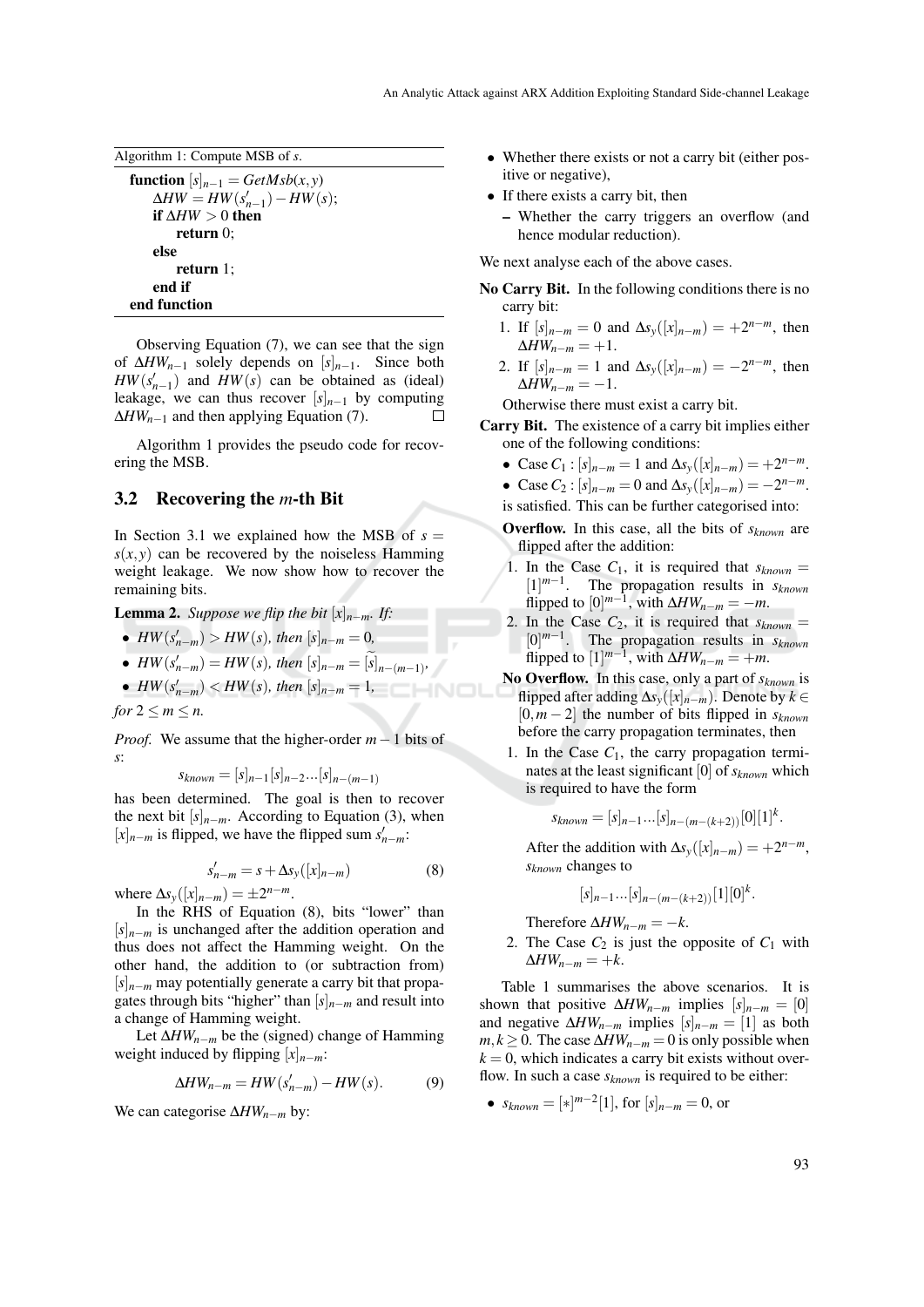Table 1:  $\Delta HW$  under different conditions, where  $2 \le m \le n$ ,  $0 \leq k \leq m$ .

|                           | $\Delta HW_{n-m}$                       |           |                                                |      |
|---------------------------|-----------------------------------------|-----------|------------------------------------------------|------|
| $\lbrack S \rbrack_{n-m}$ | $\Delta s_{v}(\lfloor x \rfloor_{n-m})$ | Overflow? | <i>Sknown</i>                                  |      |
| [0]                       | $+2^{n-m}$                              | No        | $\lceil k \rceil^{m-1}$                        | $+1$ |
|                           | $-2^{n-m}$                              | Yes       | $[0]^{m-1}$                                    | $+m$ |
|                           |                                         | No        | $[x]$ <sup>m-<math>(k+</math></sup><br>$[0]^k$ | +k   |
| $\lceil 1 \rceil$         | $+2^{n-m}$                              | Yes       | $[1]^{m-1}$                                    | -m   |
|                           |                                         | No        | $[0][1]^{k}$<br>$[x]^{m-(k+2)}$                | -k   |
|                           | $-2^{n-\overline{m}}$                   | No        | $\frac{1}{k}$ $\boxed{m}$                      | -    |

|     | Algorithm 2: Compute <i>m</i> -th significant bit $[s]_{n-m}$ (2 $\leq m \leq$ |  |
|-----|--------------------------------------------------------------------------------|--|
| n). |                                                                                |  |

```
function [s]_{n-m}GetNextBit(x, y, m, [s]_{n-1}[s]_{n-2}...[s]_{n-(m-1)})\Delta HW = HW(s'_{n-1}) - HW(s);if \Delta HW > 0 then
       return 0;
   else if ∆HW < 0 then
       return 1;
   else \triangleright \Delta HW == 0if [s]_{n-m+1} == 0 then
          return 1;
       else
          return 0;
       end if
   end if
end function
```
•  $s_{known} = [*]^{m-2}[0]$ , for  $[s]_{n-m} = 1$ .

In either case,  $[s]_{n-m}$  can be determined by the LSB of *sknown*.

To summarise, given ∆*HWn*−*m*, we can uniquely determine [*s*]*n*−*m*.

Algorithm 2 provides the pseudo code that computes  $s_{n-m}$  for  $2 \le m \le n$ .

#### 3.3 Complete Solution to HSP

Combining the methods described in Section 3.1 and Section 3.2, we now have a full solution to the HSP, as summarised in Algorithm 3. Notice that the same *HW*(*s*) can indeed be reused in Algorithm 1 and Algorithm 2; hence Algorithm 3 only needs  $n+1$  traces to recover  $s(x, y)$ .

## 4 SOLVING HAP

In this section we show how HAP (cf. Definition 1) can be solved using a solution to HSP (cf. Section 3). Algorithm 3: Compute *s*.

function  $s = GetSum(x, y)$  $\triangleright$  We initialise the sum to its MSB  $s = \frac{GetMsb(x, y)}{s}$  $\triangleright$  Recover one bit at a time from 2nd MSB to LSB for  $(m = 2; m \le n; m + +)$  do  $s = [s][GetNextBit(x, y, m, s)];$ end for return *s*; end function

**Lemma 3.** *Let*  $\Delta := ((s(x,y) - s(\tilde{x}, y) - 1))$  $(mod 2<sup>n</sup>)$   $\gg$  1 *(here*  $\gg$  *refers to the right shift operator).*

*The solutions to HAP are:*

$$
\begin{cases} \alpha = \Delta \oplus x \\ \beta = y \oplus ((s(x,y) - \Delta) \pmod{2^n}) \end{cases}
$$

*or*

$$
\begin{cases} \alpha = (\Delta \boxplus 2^{n-1}) \oplus x \\ \beta = y \oplus ((s(x,y) - (\Delta + 2^{n-1})) \pmod{2^n}), \end{cases}
$$

*for arbitrary*  $x, y \in \mathbb{Z}_{2^n}$ .

*Proof.* Observe that for any  $x \in \mathbb{Z}_{2^n}$ , we have

$$
\widetilde{x} \oplus \alpha = \widetilde{x \oplus \alpha} = 2^n - 1 - (x \oplus \alpha).
$$

Hence

$$
s(x,y) - s(\tilde{x},y)
$$
  
= ((x $\oplus \alpha$ ) + (y $\oplus \beta$ )) - ((\tilde{x} $\oplus \alpha$ ) + (y $\oplus \beta$ )) (mod 2<sup>n</sup>),  
= (x $\oplus \alpha$ ) - (2<sup>n</sup> - 1 - (x $\oplus \alpha$ )) (mod 2<sup>n</sup>),  
= 2(x $\oplus \alpha$ ) + 1 (mod 2<sup>n</sup>).

Note that we have already computed the values  $s(x, y)$ and  $s(\tilde{x}, y)$  in Section 3. Since 2 is not co-prime to the modulo  $2^n$ , there are exactly two values of  $x \oplus \alpha$  that satisfy the above equation:  $\Delta$  and  $\Delta \boxplus 2^{n-1}$ . Hence the lemma follows.  $\Box$ 

Algorithm 4 provides the pseudo code for solving HAP. The algorithm has trace complexity  $O(n)$  - requiring  $2n+2$  calls to the (ideal) leakage function.

## 5 CONVERTING TO NOISY LEAKAGE

In a real world attack setting an adversary is unlikely to have noise free leakages. We thus now consider how to translate the developed attack strategy into a more realistic setting.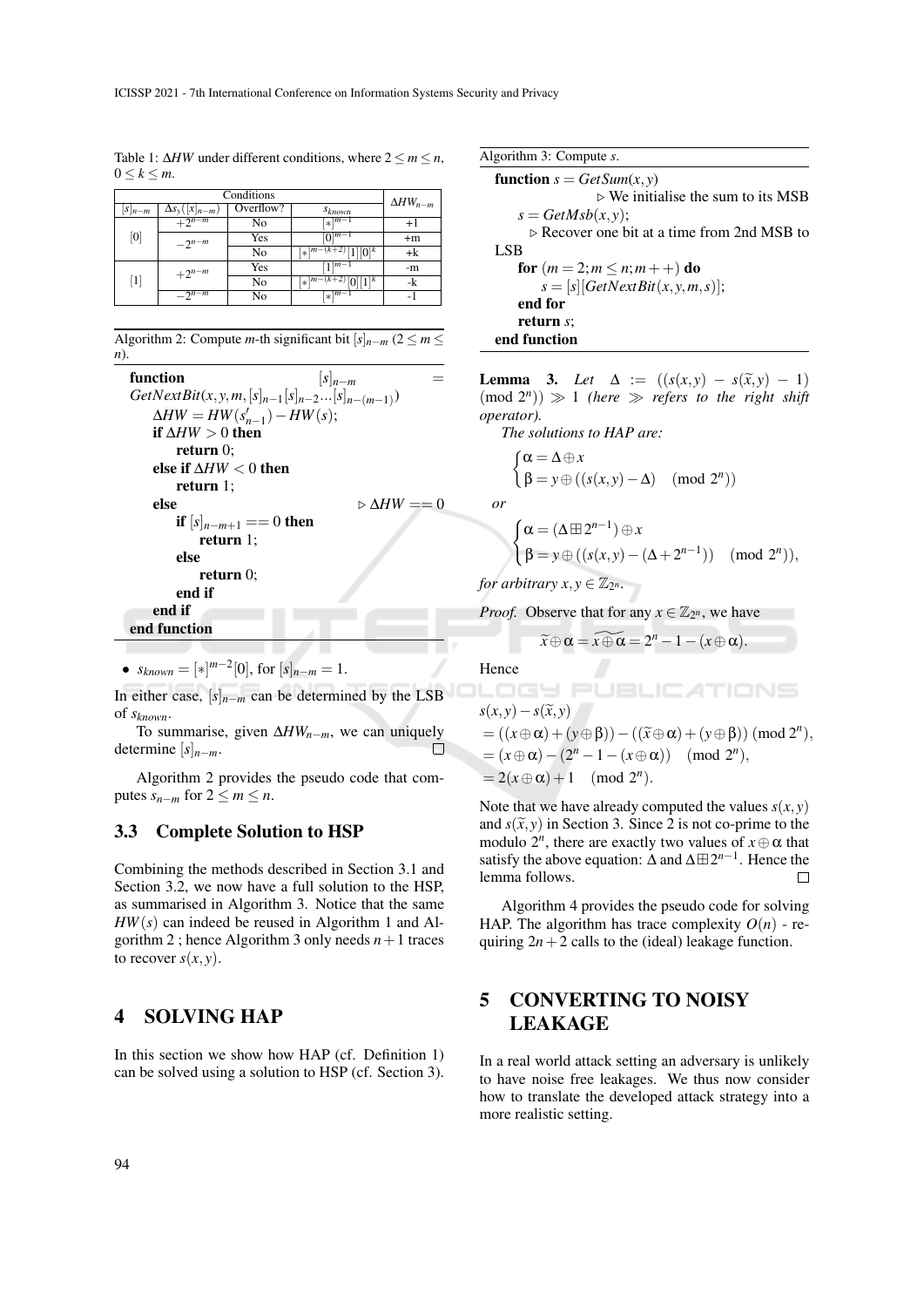| Algorithm 4: Compute $(\alpha, \beta)$ .                                |
|-------------------------------------------------------------------------|
| <b>function</b> $(\alpha, \beta) = GetAlphabeta(void)$                  |
| Pick arbitrary $(x, y)$ ;                                               |
| $\triangleright$ Compute $s(x, y)$ and $s(\tilde{x}, y)$ by Algorithm 3 |
| $S0 = GetSum(x, y);$                                                    |
| $S1 = GetSum(\tilde{x}, y);$                                            |
| $\triangleright$ Recover $(\alpha, \beta)$ using Lemma 3                |
| $a1 = ((50 - S1 - 1) \pmod{2^n}) >> 1;$                                 |
| $a2 = a1 \oplus 2^{n-1}$                                                |
| $b1 = y \oplus ((S0 - a1) \mod 2^n);$                                   |
| $b2 = y \oplus ((50 - a2) \mod 2^n);$                                   |
| <b>return</b> $\{(a1,b1), (a2,b2)\};$                                   |
| end function                                                            |

In principle, the reduction explained in Section 4 also holds for NHAP to NHSP, as long as the adversary is able to recover  $s(x, y)$  given the noisy leakage in NHSP. Further examining the HSP solution in Section 3, we see it is indeed sufficient to solve HSP given only the signs of the difference  $\Delta HW_i =$  $HW(\overline{s_i'}) - HW(s), i \in [0, n-1]$ . In the case of noisy leakages we can reveal this difference by sampling the leakage function (i.e. the device) multiple times on the same input. We thus get two sets of leakages:

$$
S_1 = \{HW(s'_i) + e\},
$$
  
\n
$$
S_2 = \{HW(s) + e\}.
$$

Clearly by subtracting the averages of these sets, we can recover ∆*HW<sup>i</sup>* also in the noisy case. Moreover because we are only interested in the sign of ∆*HW<sup>i</sup>* , we can hope that in practice we don't require 'large' sets. To add a bit more rigour, we opted to implement a standard two-tailed t-test in our experiments. A twotailed test can tell us if

- $HW(s'_i) = HW(s)$ ,
- $HW(s'_i) > HW(s)$ , or
- $HW(s'_i) < HW(s)$ .

Algorithm 5 summarises the pseudo code that determines the sign of ∆*HW*. It first conducts a twotailed test:

$$
H_0: \overline{S_1} = \overline{S_2}
$$
  

$$
H_1: \overline{S_1} \neq \overline{S_2}
$$

using a set significance level, and interprets the result in terms of the sign of ∆*HW<sup>i</sup>* .

Alternative to Chosen Input Requirement. Due to the symmetric structure of Equation (1), Lemma 2 also applies when the *i*-th bit of *y* is flipped. It should also be noted that flipping the *i*-th bit of  $\alpha$  is effectively equivalent of flipping the *i*-th bit of *x*:

$$
x \oplus \mathcal{F}_i(\alpha) = \mathcal{F}_i(x) \oplus \alpha = \mathcal{F}_i(x \oplus \alpha)
$$

and vice versa for *y* and β. Therefore our attack can also be achieved in a fault attack set up where the

| Algorithm 5: Determine sign of $\Delta HW$ .              |                                                |                         |  |  |  |
|-----------------------------------------------------------|------------------------------------------------|-------------------------|--|--|--|
| <b>function</b> $\Delta HW = CompareHW(S_1, S_2)$         |                                                |                         |  |  |  |
| $(t, p) = test(S_1, S_2)$                                 |                                                |                         |  |  |  |
| <b>if</b> $p/2 \geq$ <i>SignificanceLevel</i> <b>then</b> |                                                | $\triangleright$ Accept |  |  |  |
| $\Delta HW = 0$                                           |                                                |                         |  |  |  |
| return ()                                                 |                                                |                         |  |  |  |
| else                                                      |                                                |                         |  |  |  |
| if $t > 0$ then                                           | $\triangleright$ +1 for positive $\Delta HW$ . |                         |  |  |  |
| $return +1$                                               |                                                |                         |  |  |  |
| else                                                      | $\rhd$ -1 for negative $\Delta HW$ .           |                         |  |  |  |
| return $-1$                                               |                                                |                         |  |  |  |
| end if                                                    |                                                |                         |  |  |  |
| end if                                                    |                                                |                         |  |  |  |
| end function                                              |                                                |                         |  |  |  |

plaintexts are known to the adversary and for each bit the adversary can induce an *i*-th bit flip of either *x*, *y*, α or β.

Checking the Recovered Key-pair. In many attacks utilising side channel information another practically relevant question is that of which part of the side channel trace to use (often not just a single value is available but a vector of leakages). Typical side channel attacks proceed via applying the analysis to all leakage points independently (this lends itself to an efficiently parallelisable algorithm). This technique applies also to our attack: each leakage point eventually gives one key pair. We can test each key pair via a pair of known plaintext and ciphertext. In case of a plaintext only attack, another test would be possible: if we set  $x = \alpha$  and  $y = \beta$  then both adder inputs are equal to 0 which can be detected by a collision analysis (Schramm et al., 2004; Bogdanov, 2007; Moradi et al., 2010).

#### 5.1 Experiments

Attack simulations are a valuable tool because they enable us to produce results quickly for different sets of parameter choices. In the absence of detailed characterisations of devices and their actual power models, one cannot fall back on established statistical techniques such as a power-based sample size analysis to derive how many leakage traces are necessary in practice to conduct successful attacks. Thus simulations are the established 'workaround' when examining new attack techniques. The attack is mainly affected by three parameters in practice. These are the noise distribution (characterised by  $\sigma$ ), the number of repeat queries to the leakage function *N*, and the significance level of the two-tailed test. It is well understood that these three quantities jointly determine how well a test performs, and thus in turn, how often our attack succeeds.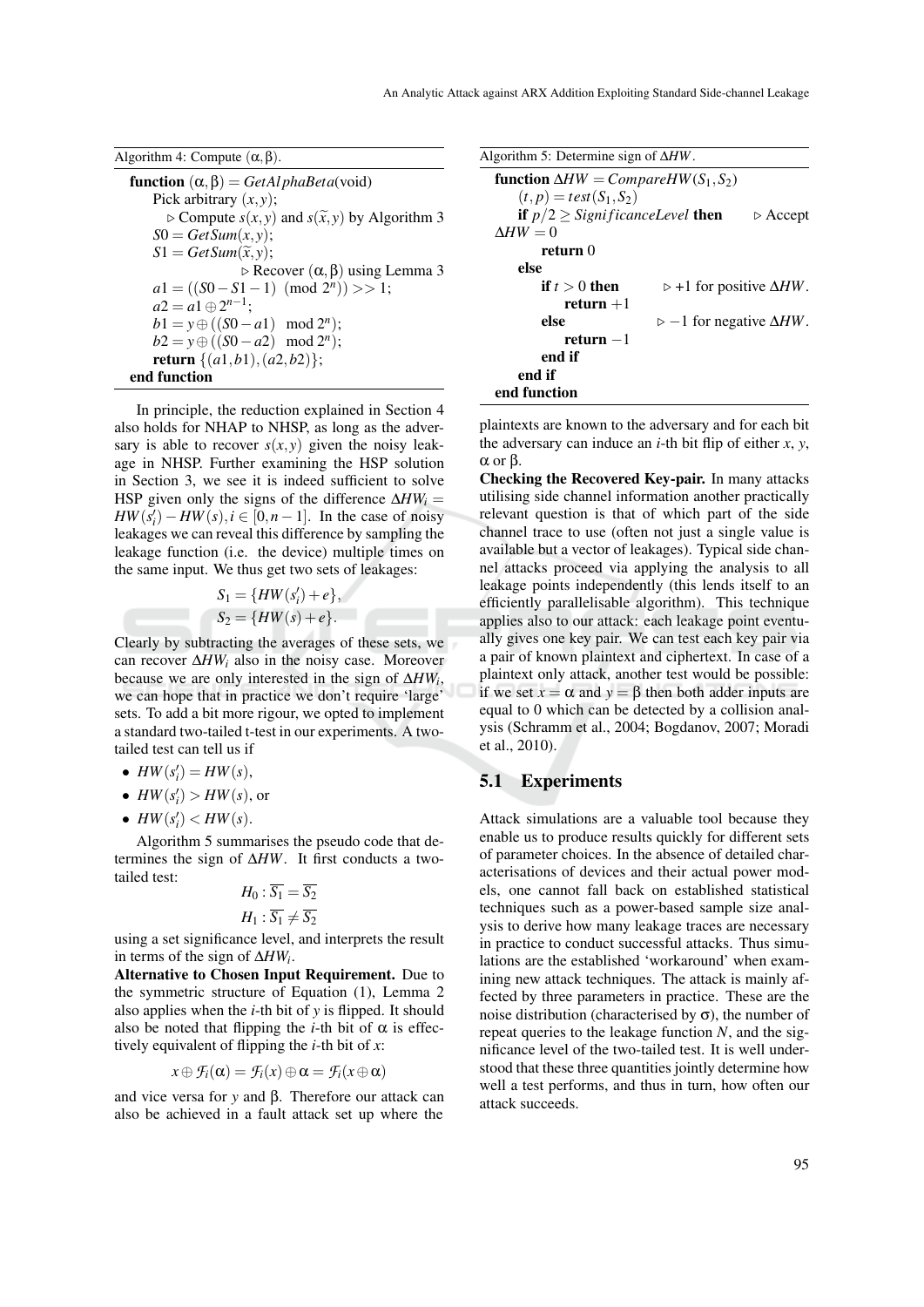

(b) Significance level of 0.05

Figure 1: Simulation results for the attack. The left figure shows the success rate as a function of the number of leakage traces (per query) when choosing a significance of 0.01. The right figure is identical but for a significance of 0.05.

We simulated the attack with 16-bit word size  $(n = 16)$  which has been chosen in certain ARX ciphers such as SPARX. Algorithm 5 is implemented using a t-test<sup>1</sup>.  $S_1$  and  $S_2$  are chosen to have the same sample size for simplicity. We simulated the attack using different configurations where  $\sigma \in [0.1, 6]$  and  $N \in [100, 1000]$ . Recall that *N* is the number of samples used for each tests. A complete attack hence uses  $2N(n+1)$  traces.

The result follows our expectations in general. For the same choice of significance level, the number of traces required to achieve the same success rate increases as the noise variance increases. This directly derives from the fact that the power of t-test weakens as the noise variance increases. With the same amount of traces and the same noise level, the significance level of 0.05 has a lower success rate cap than 0.01, which are around 0.74 and 0.96, respectively. But in return the former also showed a better noise tolerance than the latter. Since the significance level of 0.05 implies a higher rate of false positives in return for less traces required; thus the results follow an expected and natural trend.

### 6 CONCLUSIONS

We present a novel theoretical concept to attack the modular addition in the context of ARX ciphers using side channel leakage. Our assumptions are minimal w.r.t. the leakage because we only require to observe a change in the leakage magnitude relating to the adder output in an implementation. Our paper details the mathematical idea using idealised Hamming weight leakage information at first, and then discusses an adaptation to cope with a noisy leakage function. To ascertain the impact of noise we provide a case study and via simulations we demonstrate the impact and trade-off between noise and significance level that would need to be considered in practice.

Purely from a practical perspective, there exists a more powerful attack for ARX ciphers on a specific class of devices as described in (Yan and Oswald, 2019). They observe a device specific effect called leakage amplification that makes the attack on the rotation very trace efficient on a specific type of device. We are not aware of any successful attack however, beyond the Butterfly attack that requires a known adder input, on the modular addition in the context of an ARX cipher.

Thus we believe our contribution is of general cryptanalytic interest because it opens up a new avenue for analysing modular additions utilising rather generic leakage from the adder output.

OGY PUBLICATIONS

### ACKNOWLEDGEMENTS

This work has been funded in parts by the European Union (EU) via the ERC project 725042 (acronym SEAL). The third author's work was funded by the INSPIRE Faculty Award (DST, Govt. of India).

### REFERENCES

- Aumasson, J.-P., Henzen, L., Meier, W., and Phan, R. C.- W. (2008). SHA-3 proposal BLAKE. *Submission to NIST*.
- Beaulieu, R., Shors, D., Smith, J., Treatman-Clark, S., Weeks, B., and Wingers, L. (2015). The SIMON and SPECK lightweight block ciphers. In *Proceedings of the 52nd Annual Design Automation Conference, San Francisco, CA, USA, June 7-11, 2015*, pages 175:1– 175:6. ACM.
- Beierle, C., Biryukov, A., dos Santos, L. C., Großschädl, J., Perrin, L., Udovenko, A., Velichkov, V., and Wang, Q. (2008). SchwaemmandEsch: Lightweight Authenticated Encryption andHashing using the Sparkle Permutation Family. *Inf. Comput.*, 206(2-4):378–401.

<sup>&</sup>lt;sup>1</sup>We follow the assumption of Gaussian noise, which motivates the choice of the t-test. Thus if noise follows a different distribution, then a different two-tailed test could be used.